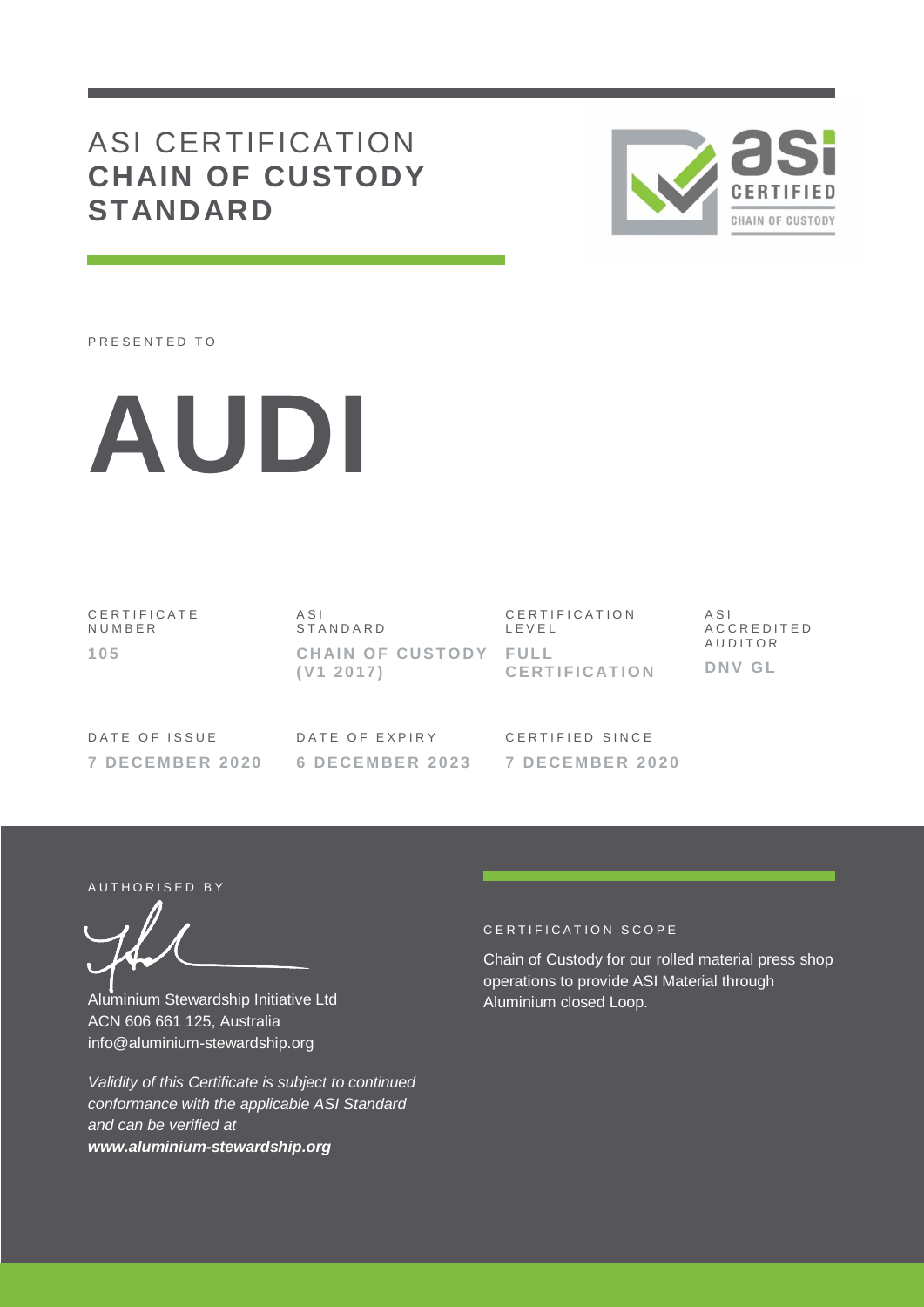# SUMMARY AUDIT REPORT **CHAIN OF CUSTODY STANDARD**

### **OVERVIEW**

| MEMBER NAME                       | <b>AUDI</b>                                                                                                                         |
|-----------------------------------|-------------------------------------------------------------------------------------------------------------------------------------|
| ENTITY NAME                       | Audi AG                                                                                                                             |
| CERTIFICATION<br>SCOPE            | Chain of Custody for our rolled material press shop operations to provide<br>ASI Material through Aluminium closed Loop.            |
| SUPPLY CHAIN<br><b>ACTIVITIES</b> | Post-Casthouse                                                                                                                      |
| ASI STANDARD                      | Chain of Custody Standard V1                                                                                                        |
| AUDIT TYPE                        | <b>Certification Audit</b>                                                                                                          |
| AUDIT FIRM                        | <b>DNV GL</b>                                                                                                                       |
| AUDIT DATE                        | 20 - 21 October 2020                                                                                                                |
| AUDIT REPORT<br>SUBMISSION        | 10 November 2020                                                                                                                    |
| AUDIT SCOPE                       | The Audit Scope included Chain of Custody (CoC) for Neckarsulm and<br>Ingolstadt facilities.                                        |
|                                   | Supply chain activities included in the Audit Scope:                                                                                |
|                                   | Post-Casthouse                                                                                                                      |
|                                   | Relevant Criteria from the ASI Chain of Custody Standard were included in<br>the Audit Scope.                                       |
| AUDIT<br>OUTCOME                  | Certification                                                                                                                       |
| AUDIT<br>METHODOLOGY              | The Auditors confirm that:                                                                                                          |
| <b>DECLARATION</b>                | The information provided by the Entity is true and accurate to the best<br>M<br>knowledge of the Auditor(s) preparing this report.  |
|                                   | The findings are based on verified Objective Evidence relevant to the<br>M<br>time period for the Audit, traceable and unambiguous. |
|                                   | The Audit Scope and audit methodology are sufficient to establish<br>M                                                              |
|                                   | confidence that the findings are indicative of the performance of the<br>Entity's defined Certification Scope.                      |

<u> 1989 - Johann Barnett, martin sa</u>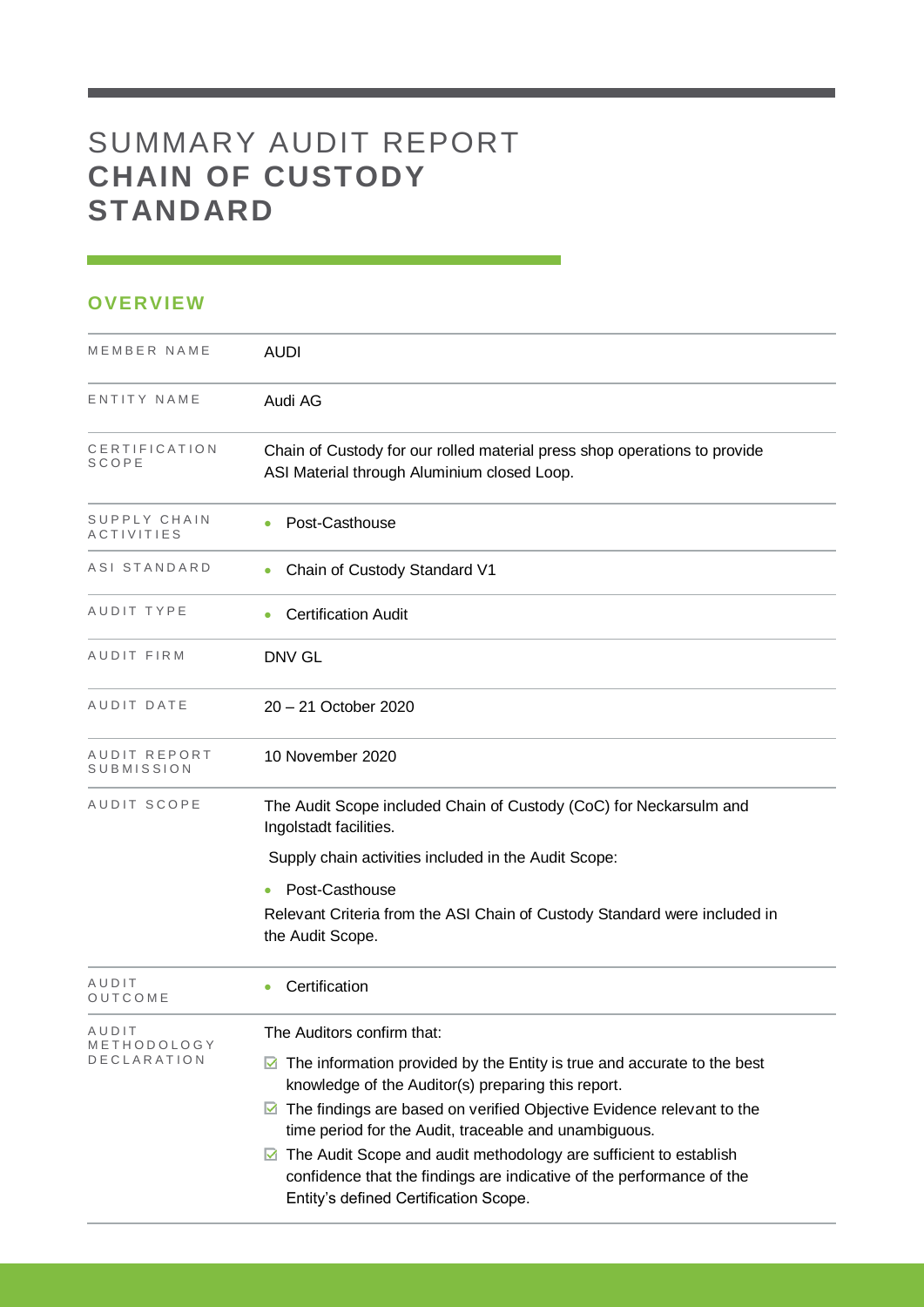|                                | $\triangleright$ The Auditor(s) have acted in a manner deemed ethical, truthful, accurate<br>professional, independent and objective. |
|--------------------------------|---------------------------------------------------------------------------------------------------------------------------------------|
| <b>CERTIFICATION</b><br>PERIOD | 7 December 2020 – 6 December 2023                                                                                                     |
| NEXT AUDIT<br>TYPE             | Surveillance Audit                                                                                                                    |
| NEXT AUDIT<br><b>DUE DATE</b>  | 6 June 2022                                                                                                                           |
| CERTIFICATE<br>NUMBER          | 105                                                                                                                                   |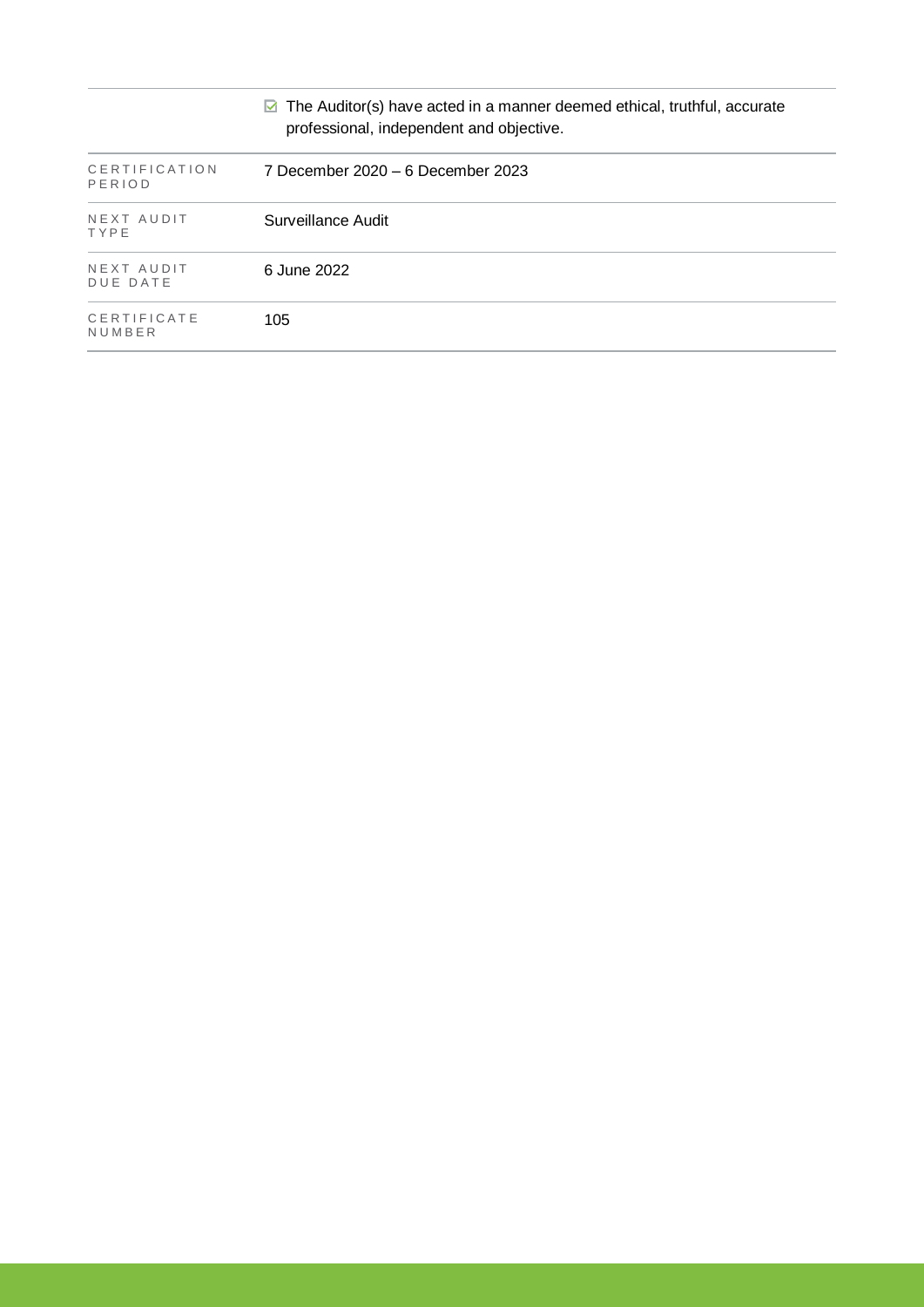### **SUMMARY OF FINDINGS**

| <b>CRITERION</b>                                      | <b>RATING</b> | COMMENT                                                                                                                                                                                                                                                                                                                                                                                                                                                        |  |
|-------------------------------------------------------|---------------|----------------------------------------------------------------------------------------------------------------------------------------------------------------------------------------------------------------------------------------------------------------------------------------------------------------------------------------------------------------------------------------------------------------------------------------------------------------|--|
| MANAGEMENT SYSTEM AND RESPONSIBILITIES<br>$\mathbf 1$ |               |                                                                                                                                                                                                                                                                                                                                                                                                                                                                |  |
| 1.1 ASI membership                                    | Conformance   | The Entity is an ASI Member committed to comply with<br>ASI's membership obligations and the ASI Complaints<br>Mechanism. The Entity is in the Industrial User<br>membership class and holds Certification on the<br>Performance Standard as well.<br>https://aluminium-stewardship.org/about-asi/asi-<br>members/audi/.                                                                                                                                       |  |
| 1.2 Management system                                 | Conformance   | The Entity has created a Management System for<br>handling ASI-Material under the requirement of the Chain<br>of Custody Standard. Several Management System<br>Documentation Procedures are developed and<br>implemented. The procedures describes objectives,<br>scope, responsibilities, the general system and workflow<br>which gives governance of the Chain of Custody System.                                                                          |  |
| 1.3 Management system<br>reviews                      | Conformance   | The Entity has established procedures and processes to<br>comply with ASI Chain of Custody Criteria regarding the<br>periodic review of the Management System and<br>associated updates as required. After a 6 and 12 month<br>period of implementation of the Chain of Custody<br>Management System, internal reviews will be performed.<br>The results and needed corrections for improvement will<br>be handled by the Entity's internal ASI working group. |  |
| 1.4 Management<br>Representative                      | Conformance   | The Entity has appointed an ASI Manager to be<br>responsible for the ASI Chain of Custody Standard<br>implementation and conformance with the requirements in<br>the Standard. A defined work contract is established to<br>address responsibility and authority regarding the ASI<br>CoC Standard implementation and governance.                                                                                                                              |  |
| 1.5 Training                                          | Conformance   | The Entity has developed and implemented<br>communications and training measures that make<br>relevant personnel aware of and competent in their<br>responsibilities under the Chain of Custody Standard.<br>Adequate training is performed.                                                                                                                                                                                                                   |  |
| 1.6 Record keeping                                    | Conformance   | The Entity maintains up-to-date records covering all<br>applicable requirements of the Chain of Custody<br>Standard. The Entity's Standard operating procedures<br>define the retention time as a minimum of 5 years and<br>systems in use for record storage.                                                                                                                                                                                                 |  |
| 1.7a Reporting to ASI (Inputs<br>and Outputs)         | Conformance   | The Entity's operating procedure and job description<br>management representative specifies that the Entity will<br>report Input and Output Quantities of Chain of Custody<br>Material to ASI Secretariat within 3 months after the end                                                                                                                                                                                                                        |  |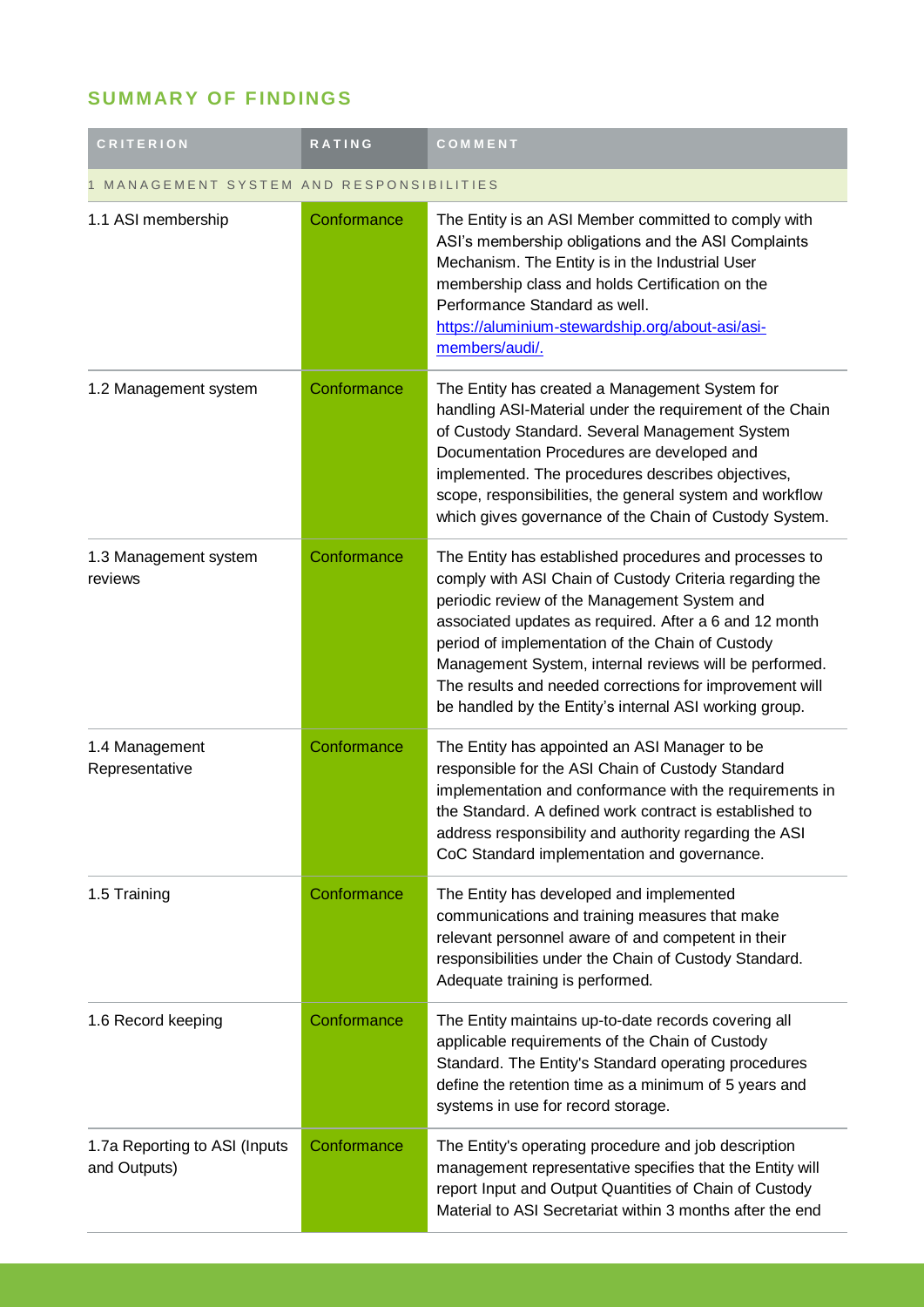| <b>CRITERION</b>                                                                      | <b>RATING</b>  | COMMENT                                                                                                                                                                                                                                                                                |  |
|---------------------------------------------------------------------------------------|----------------|----------------------------------------------------------------------------------------------------------------------------------------------------------------------------------------------------------------------------------------------------------------------------------------|--|
|                                                                                       |                | of each calendar year which conforms to ASI Chain of<br>Custody requirements.                                                                                                                                                                                                          |  |
| 1.7b Reporting to ASI (Input<br>Percentage)                                           | Conformance    | The Entity's operating procedures and job description<br>management representative specifies that the Entity will<br>report Input Percentage to ASI Secretariat within 3 months<br>after the end of each calendar year which conforms to the<br>ASI Chain of Custody requirements.     |  |
| 1.7c Reporting to ASI<br>(Positive Balance)                                           | Conformance    | The Entity's operating procedures and job description<br>management representative specifies that the Entity will<br>report any Positive Balance to ASI Secretariat within 3<br>months after the end of each calendar year which<br>conforms to the ASI Chain of Custody requirements. |  |
| 1.7d Reporting to ASI<br>(Internal Overdraw)                                          | Conformance    | The Entity's operating procedure and job description<br>management representative specifies that the Entity will<br>report any Internal Overdraw to ASI Secretariat within 3<br>months after the end of each calendar year which<br>conforms to the ASI Chain of Custody requirements. |  |
| 1.7e Reporting to ASI<br>(Eligible Scrap)                                             | Not Applicable | Within the Certification Scope, the Entity is not engaged in<br>Aluminium Re-melting/Refining to produce Recycled<br>Aluminium.                                                                                                                                                        |  |
| 1.7f Reporting to ASI (ASI<br>Credits from Casthouses)                                | Not Applicable | The Entity is not producing Casthouse Products nor<br>engaged in the credit activity.                                                                                                                                                                                                  |  |
| 1.7g Reporting to ASI (ASI<br>Credits purchased)                                      | Not Applicable | The Entity is not taking part in an ASI credit System                                                                                                                                                                                                                                  |  |
| 2 OUTSOURCING CONTRACTORS                                                             |                |                                                                                                                                                                                                                                                                                        |  |
| 2.1 Outsourcing Contractors<br>in CoC Certification Scope                             | Not Applicable | Not applicable as no outsourcing activity takes place.                                                                                                                                                                                                                                 |  |
| 2.2a Control of CoC Material                                                          | Not Applicable | Not applicable as no outsourcing activity takes place.                                                                                                                                                                                                                                 |  |
| 2.2b No further outsourcing                                                           | Not Applicable | Not applicable as no outsourcing activity takes place.                                                                                                                                                                                                                                 |  |
| 2.2c Risk assessment                                                                  | Not Applicable | Not applicable as no outsourcing activity takes place.                                                                                                                                                                                                                                 |  |
| 2.3 Output Quantity                                                                   | Not Applicable | Not applicable as no outsourcing activity takes place.                                                                                                                                                                                                                                 |  |
| 2.4 Verification and record-<br>keeping                                               | Not Applicable | Not applicable as no outsourcing activity takes place.                                                                                                                                                                                                                                 |  |
| 2.5 Error management                                                                  | Not Applicable | Not applicable as no outsourcing activity takes place.                                                                                                                                                                                                                                 |  |
| CRITERIA FOR ASI BAUXITE, ASI ALUMINA AND ASI LIQUID<br>3 PRIMARY ALUMINIUM:<br>METAL |                |                                                                                                                                                                                                                                                                                        |  |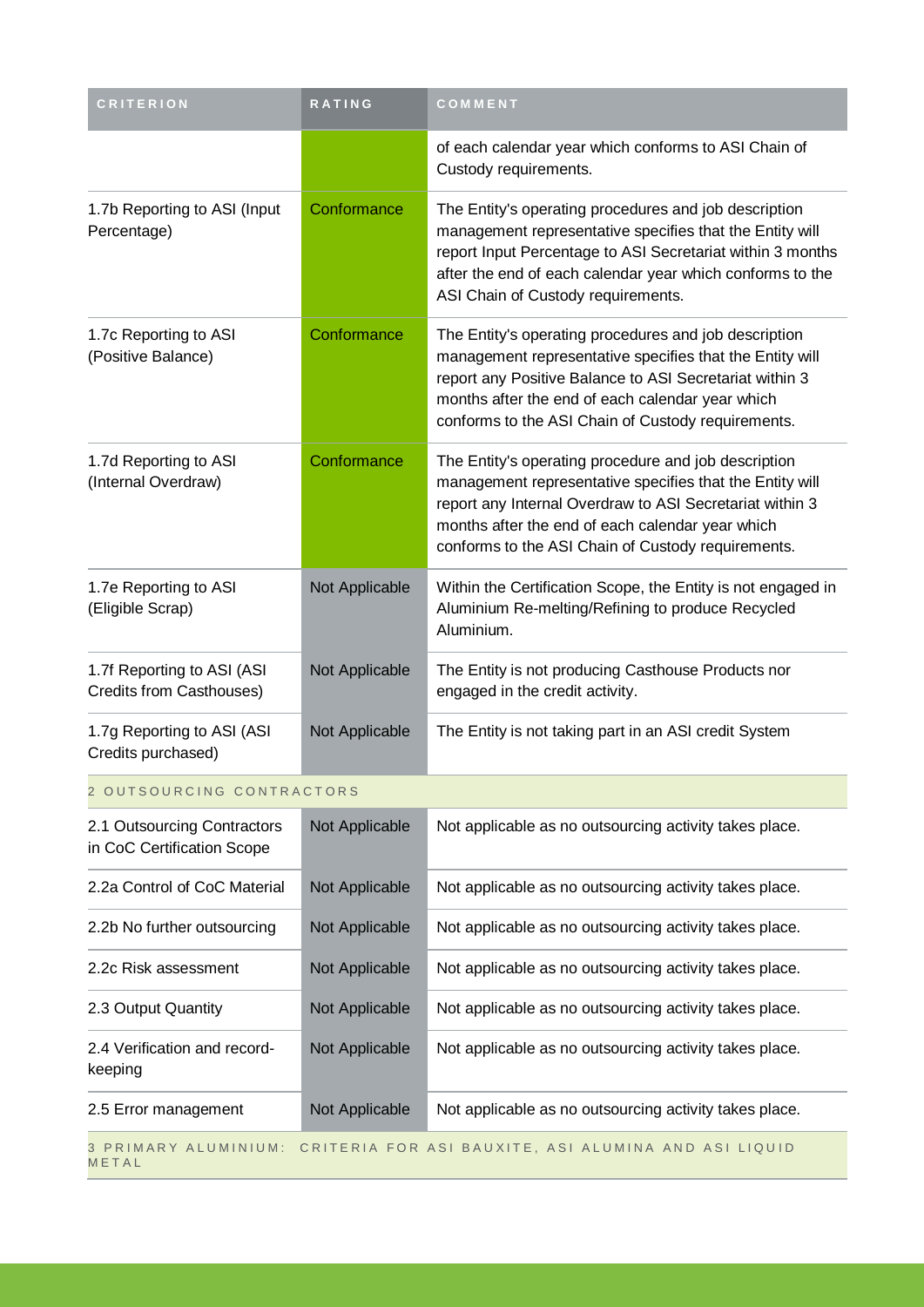| <b>CRITERION</b>                                                     | <b>RATING</b>  | COMMENT                                                                  |  |
|----------------------------------------------------------------------|----------------|--------------------------------------------------------------------------|--|
| 3.1a CoC Certification Scope<br>- Bauxite Mining                     | Not Applicable | This Criterion is not applicable to the Entity's Certification<br>Scope. |  |
| 3.1b ASI Performance<br>Standard - Bauxite Mining                    | Not Applicable | This Criterion is not applicable to the Entity's Certification<br>Scope. |  |
| 3.2a CoC Certification Scope<br>- Alumina Refining                   | Not Applicable | This Criterion is not applicable to the Entity's Certification<br>Scope. |  |
| 3.2b ASI Performance<br>Standard - Alumina Refining                  | Not Applicable | This Criterion is not applicable to the Entity's Certification<br>Scope. |  |
| 3.3a CoC Certification Scope<br>- Aluminium Smelting                 | Not Applicable | This Criterion is not applicable to the Entity's Certification<br>Scope. |  |
| 3.3b ASI Performance<br>Standard - Aluminium<br>Smelting             | Not Applicable | This Criterion is not applicable to the Entity's Certification<br>Scope. |  |
|                                                                      |                | 4 RECYCLED ALUMINIUM: CRITERIA FOR ELIGIBLE SCRAP AND ASI LIQUID METAL   |  |
| 4.1a CoC Certification Scope<br>- Aluminium Re-<br>Melting/Refining  | Not Applicable | This Criterion is not applicable to the Entity's Certification<br>Scope. |  |
| 4.1b ASI Performance<br>Standard - Aluminium Re-<br>Melting/Refining | Not Applicable | This Criterion is not applicable to the Entity's Certification<br>Scope. |  |
| 4.2a Pre-Consumer Scrap<br>and Dross                                 | Not Applicable | This Criterion is not applicable to the Entity's Certification<br>Scope. |  |
| 4.2b Post-Consumer Scrap                                             | Not Applicable | This Criterion is not applicable to the Entity's Certification<br>Scope. |  |
| 4.3a Supplier records                                                | Not Applicable | This Criterion is not applicable to the Entity's Certification<br>Scope. |  |
| 4.3b Cash payments                                                   | Not Applicable | This Criterion is not applicable to the Entity's Certification<br>Scope. |  |
| 5 CASTHOUSES: CRITERIA FOR ASI ALUMINIUM                             |                |                                                                          |  |
| 5.1a CoC Certification Scope<br>- Casthouses                         | Not Applicable | This Criterion is not applicable to the Entity's Certification<br>Scope. |  |
| 5.1b ASI Performance<br>Standard - Casthouses                        | Not Applicable | This Criterion is not applicable to the Entity's Certification<br>Scope. |  |
| 5.2 Casthouse Products                                               | Not Applicable | This Criterion is not applicable to the Entity's Certification<br>Scope. |  |
|                                                                      |                |                                                                          |  |

6 POST-CASTHOUSE: CRITERIA FOR ASI ALUMINIUM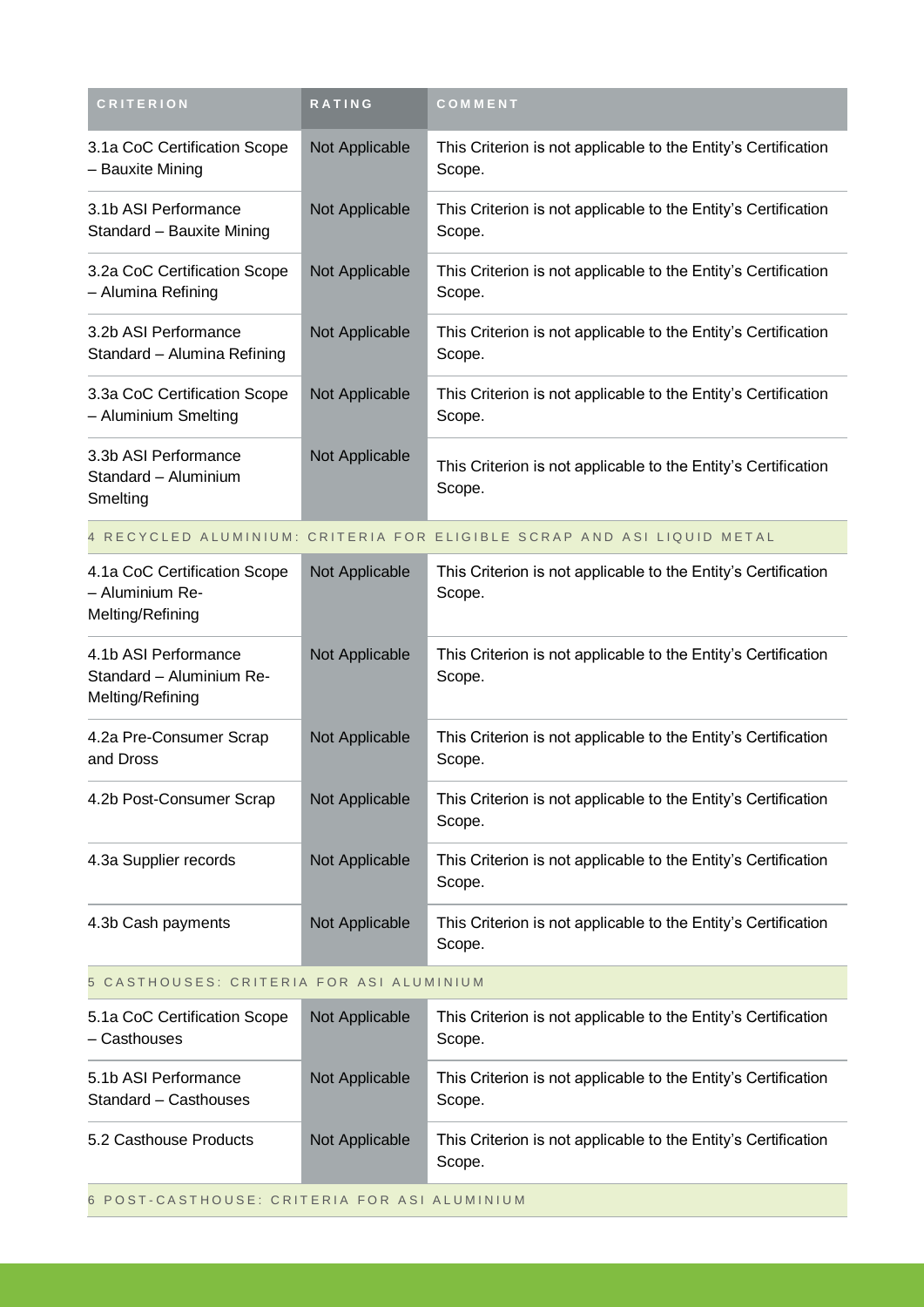| <b>CRITERION</b>                                                               | <b>RATING</b> | COMMENT                                                                                                                                                                                                                                                                                                                                                                   |
|--------------------------------------------------------------------------------|---------------|---------------------------------------------------------------------------------------------------------------------------------------------------------------------------------------------------------------------------------------------------------------------------------------------------------------------------------------------------------------------------|
| 6.1a CoC Certification Scope<br>- Post-Casthouse                               | Conformance   | The Entity sources their Chain of Custody aluminium<br>material from approved and selected suppliers. A closed<br>loop of incoming material, outgoing products and<br>generated Process Scrap, secures the governance and<br>control needed and is within the scope of Entity<br>Certification.                                                                           |
| 6.1b ASI Performance<br>Standard - Post-Casthouse                              | Conformance   | The Entity is engaged in producing Post-Casthouse<br>activities and is already ASI Performance Standard<br>Certified.<br>https://aluminium-stewardship.org/about-asi/asi-<br>members/audi/.                                                                                                                                                                               |
| 6.1c Sourcing ASI Aluminium                                                    | Conformance   | The Entity's Material Accounting and Parts Production<br>System gives full traceability through product identification<br>on all material received from Chain of Custody Certified<br>suppliers. A traceability system and closed loop<br>transportation to selected receiving customers of Chain of<br>Custody Material is established.                                  |
|                                                                                |               | 7 DUE DILIGENCE FOR NON-COC INPUTS AND RECYCLABLE SCRAP MATERIAL                                                                                                                                                                                                                                                                                                          |
| 7.1a Responsible sourcing<br>policy (anti-corruption)                          | Conformance   | The Entity has established a Code of Conduct for<br>business partners as a basis for cooperation. The Code of<br>Conduct addressing an Anti-Corruption statement and is<br>available on the web (page 24):<br>https://www.volkswagenag.com/presence/nachhaltigkeit/d<br>ocuments/policy-<br>intern/2019 Code of Conduct for Business Partners-<br>DE-EN.pdf.              |
| 7.1b Responsible sourcing<br>policy (responsible sourcing)                     | Conformance   | The Entity has established a Code of Conduct for<br>business partners as a basis for cooperation. The Code of<br>Conduct addressing Responsible Sourcing statements is<br>available on the web (page 26):<br>https://www.volkswagenag.com/presence/nachhaltigkeit/d<br>ocuments/policy-<br>intern/2019 Code of Conduct for Business Partners-<br>DE-EN.pdf.               |
| 7.1c Responsible sourcing<br>policy (human rights due<br>diligence)            | Conformance   | The Entity has established a Code of Conduct for<br>business partners as a basis for cooperation. The Code of<br>Conduct addressing Human Rights and Labour Rights<br>statements and is available on the web (page 16):<br>https://www.volkswagenag.com/presence/nachhaltigkeit/d<br>ocuments/policy-<br>intern/2019 Code of Conduct for Business Partners-<br>DE-EN.pdf. |
| 7.1d Responsible sourcing<br>policy (conflict affected and<br>high risk areas) | Conformance   | The Entity has established a Code of Conduct for<br>business partners as a basis for cooperation. The Code of<br>Conduct addressing a Duty of care to promote responsible                                                                                                                                                                                                 |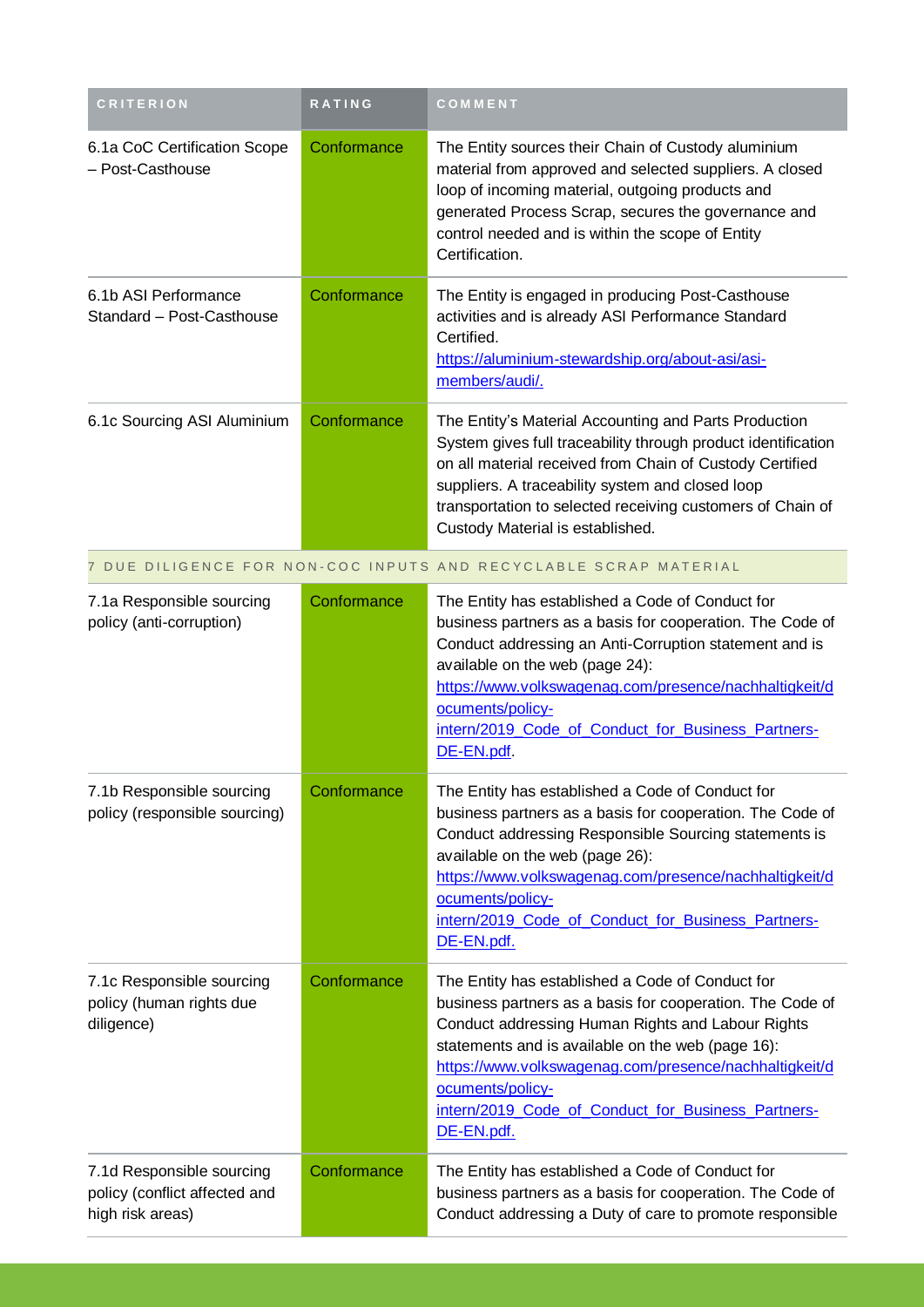| <b>CRITERION</b>                                         | <b>RATING</b> | COMMENT                                                                                                                                                                                                                                                                                                                                                                                                                                                                                                                                                                                                   |  |
|----------------------------------------------------------|---------------|-----------------------------------------------------------------------------------------------------------------------------------------------------------------------------------------------------------------------------------------------------------------------------------------------------------------------------------------------------------------------------------------------------------------------------------------------------------------------------------------------------------------------------------------------------------------------------------------------------------|--|
|                                                          |               | raw material supply chains statement and supports the<br>use of the OECD Due Diligence Guidance for Responsible<br>Supply Chains of Minerals from Conflict-Affected and<br>High-Risk Areas. The statement is available on the web<br>(page 26):<br>https://www.volkswagenag.com/presence/nachhaltigkeit/d<br>ocuments/policy-<br>intern/2019_Code_of_Conduct_for_Business_Partners-<br>DE-EN.pdf.                                                                                                                                                                                                         |  |
| 7.2 Risk assessment                                      | Conformance   | Sustainability in the Entity supply chain is a fully integrated<br>part of the procurement practice. A "Sustainability<br>management in supplier relations" framework is<br>established and described in a company policy. The<br>framework consist of a Sustainability Rating System, S-<br>rating, to assess supplier risk and performance in many<br>dimensions. The S-rating evaluates aspects from the<br>Code of Conduct for business partners and is integrated in<br>to supplier agreements. Minimum requirements and<br>scoring has to be fulfilled to be an approved supplier to<br>the Entity. |  |
| 7.3 Complaints mechanism                                 | Conformance   | The Entity has established complaints mechanisms and<br>makes it possible to voice concerns about non-compliance<br>with its Responsible Sourcing Policies communicated<br>through the Code of Conduct for business partners'<br>framework. The reporting options and points of contact for<br>reporting misconduct is available from the webpage and<br>Code of Conduct Document (page 34):<br>https://www.volkswagenag.com/presence/nachhaltigkeit/d<br>ocuments/policy-<br>intern/2019 Code of Conduct for Business Partners-<br>DE-EN.pdf.                                                            |  |
| COC MATERIAL AND ASI ALUMINIUM<br>8 MASS BALANCE SYSTEM: |               |                                                                                                                                                                                                                                                                                                                                                                                                                                                                                                                                                                                                           |  |
| 8.1 Material Accounting<br>System                        | Conformance   | The Entity has a Material Accounting System in place to<br>govern and report on Input Quantity as well as Output<br>Quantity of Chain of Custody Material and Non-Chain of<br>Custody Material by mass. The system consists of an                                                                                                                                                                                                                                                                                                                                                                         |  |

|                          |                | existing Information System related to material flow and<br>production, combined with a specific developed Material<br>Accounting System keeping track of the Chain of Custody<br>Material flow fit for governance and reporting. |
|--------------------------|----------------|-----------------------------------------------------------------------------------------------------------------------------------------------------------------------------------------------------------------------------------|
| 8.2a Post-Consumer Scrap | Not Applicable | This Criterion is not applicable to the Entity's Certification<br>Scope.                                                                                                                                                          |
|                          |                |                                                                                                                                                                                                                                   |

(total)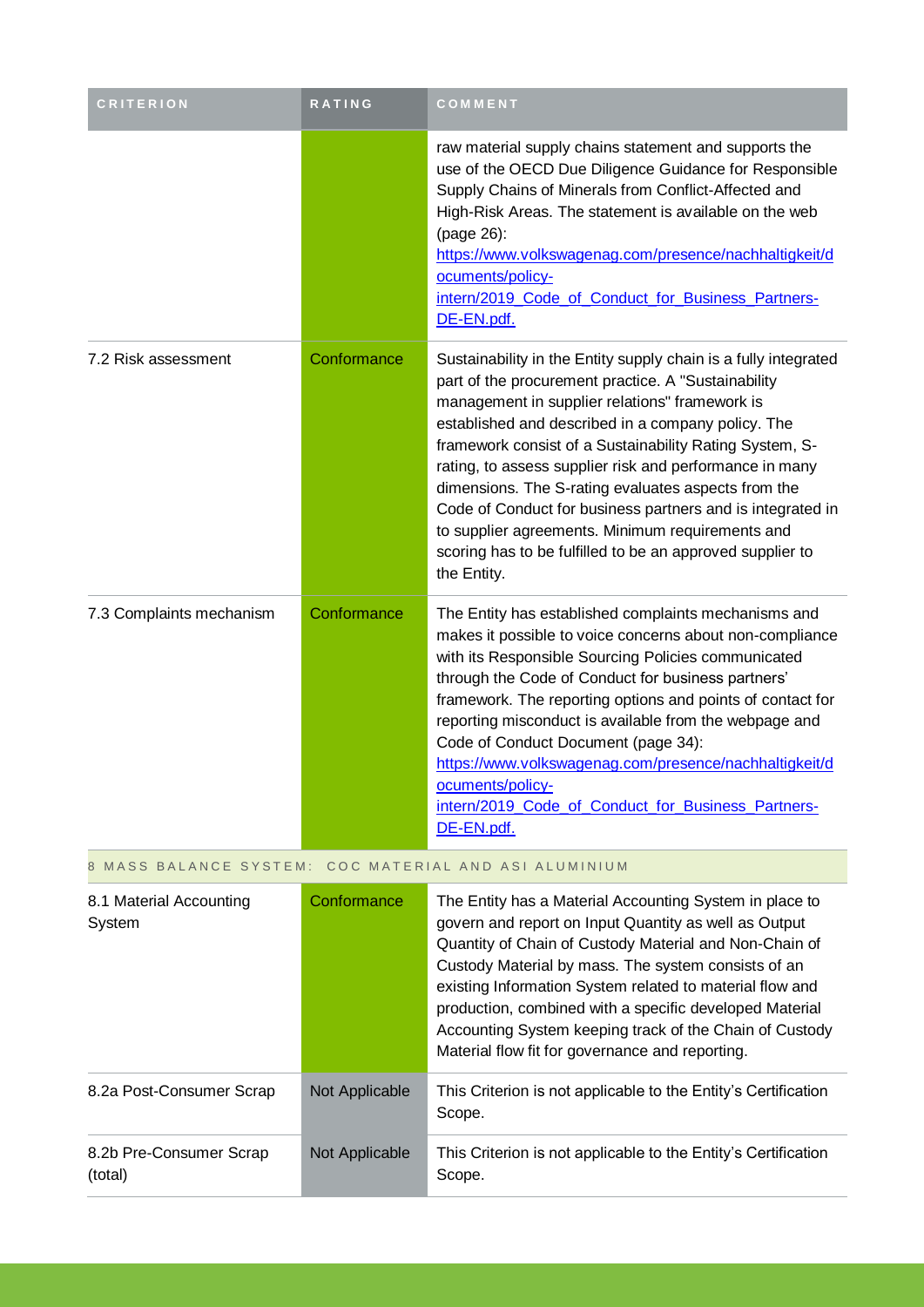| <b>CRITERION</b>                                               | <b>RATING</b>  | COMMENT                                                                                                                                                                                                                                                                |
|----------------------------------------------------------------|----------------|------------------------------------------------------------------------------------------------------------------------------------------------------------------------------------------------------------------------------------------------------------------------|
| 8.2c Pre-Consumer Scrap<br>(Eligible Scrap)                    | Not Applicable | This Criterion is not applicable to the Entity's Certification<br>Scope.                                                                                                                                                                                               |
| 8.3 Material Accounting<br>Period                              | Conformance    | The Entity has decided to use the calendar year as its<br>accounting period.                                                                                                                                                                                           |
| 8.4 Input Percentage                                           | Conformance    | The Entity's Mass balance and Accounting System<br>calculates the Input Percentage in line with the<br>requirements in the Standard.                                                                                                                                   |
| 8.5 Input Percentage<br>(Aluminium Re-Melting and<br>Refining) | Not Applicable | This Criterion is not applicable to the Entity's Certification<br>Scope.                                                                                                                                                                                               |
| 8.6 Output Quantity<br>determination                           | Conformance    | The Entity's Material Accounting System calculates the<br>Output Quantity by mass precisely and in line with the<br>requirements in the Standard.                                                                                                                      |
| 8.7 Output Quantity<br>designation                             | Conformance    | The Entity's Output Quantity of Chain of Custody Material<br>is designated as 100%. A closed loop system and material<br>accounting is established to govern the flow and<br>documentation of Chain of Custody Material.                                               |
| 8.8 Output Quantity - Pre-<br><b>Consumer Scrap</b>            | Conformance    | The Entity's Material Accounting System calculates the<br>Output Quantity from internal eligible Pre-Consumer<br>Scrap in line with the requirements in the Standard.                                                                                                  |
| 8.9 Outputs not exceed<br>inputs                               | Conformance    | The Entity's Material Accounting System is set up and<br>internal control mechanisms will assure that outputs do<br>not exceed inputs in line with the requirements in the<br>Standard.                                                                                |
| 8.10a Internal Overdraws<br>(not exceed 20%)                   | Conformance    | The Entity has established procedures and systems to<br>control the material accounting and to make sure that<br>Internal Overdraws do not exceed 20% of CoC Material<br>Input quantities to the next accounting period, if subjected<br>to a force majeure situation. |
| 8.10b Internal Overdraws<br>(not exceed affected amount)       | Conformance    | The Entity's Material Accounting System and internal<br>control mechanisms will assure that the Internal Overdraw<br>does not exceed the amount of Chain of Custody Material<br>affected by a force majeure situation.                                                 |
| 8.10c Internal Overdraws<br>(period to make up)                | Conformance    | The Entity's Material Accounting System and internal<br>control mechanisms will assure that Internal Overdraw is<br>to be made up within the subsequent Material Accounting<br>Period.                                                                                 |
| 8.11a Positive Balance (carry<br>over)                         | Conformance    | The Entity's Material Accounting System and internal<br>control mechanisms will assure that a Positive Balance is<br>identified and carried over to the subsequent Material<br>Accounting Period.                                                                      |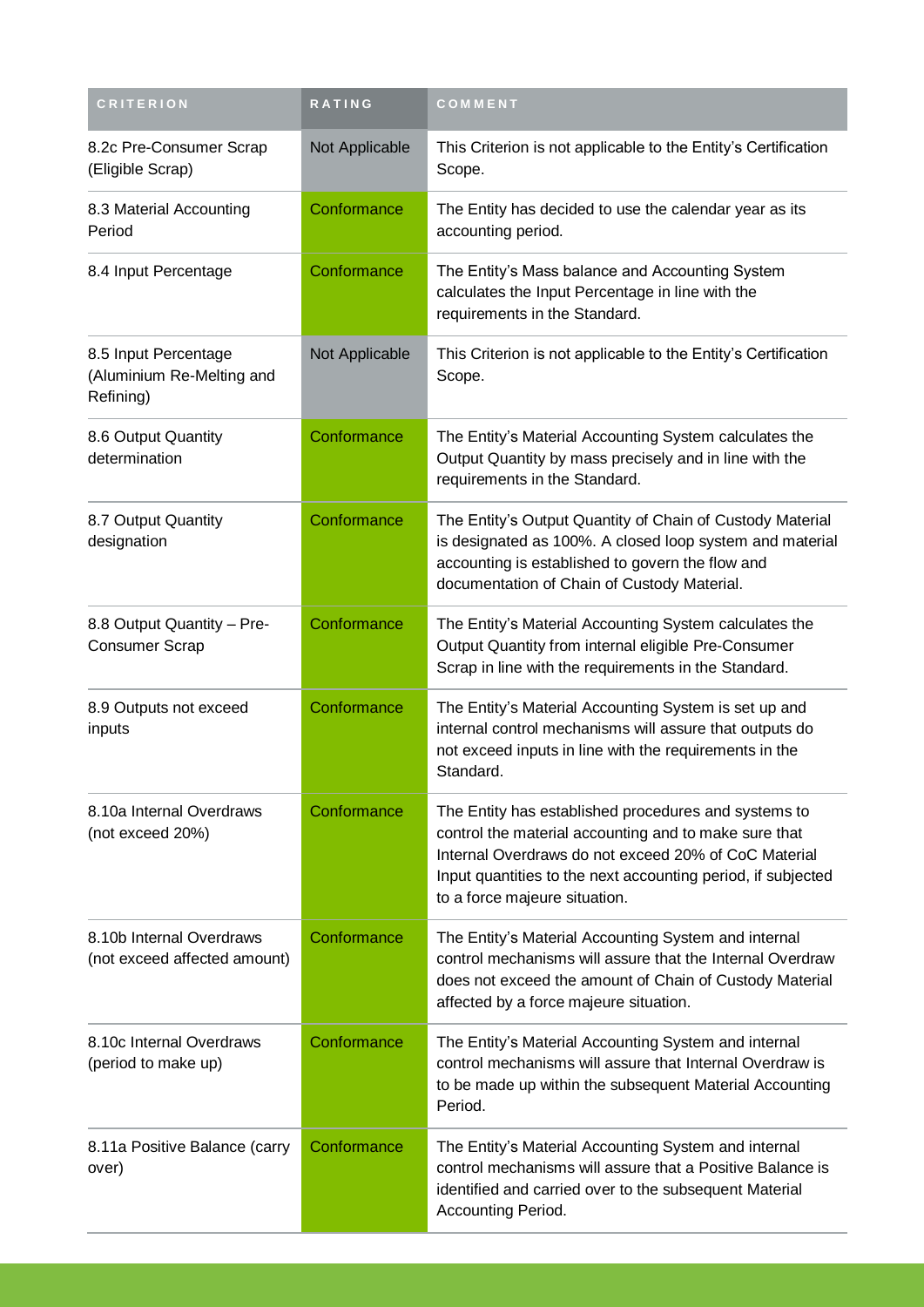| <b>CRITERION</b>                   | <b>RATING</b> | COMMENT                                                                                                                                                                                                                                                                                                           |
|------------------------------------|---------------|-------------------------------------------------------------------------------------------------------------------------------------------------------------------------------------------------------------------------------------------------------------------------------------------------------------------|
| 8.11b Positive Balance<br>(expiry) | Conformance   | The Entity's Material Accounting System and internal<br>control mechanisms will assure that a Positive Balance<br>carried over to the subsequent Material Accounting Period<br>will expire at the end of that period if not drawn down.<br>Implementation will be checked during the first<br>Surveillance Audit. |
| 9 ISSUING COC DOCUMENTS            |               |                                                                                                                                                                                                                                                                                                                   |
| 9.1 Shipments and transfers        | Conformance   | The Entity has developed Documents and records to<br>follow shipments and transfer of Chain of Custody<br>Material.                                                                                                                                                                                               |
| 9.2a Date of issue                 | Conformance   | The Entity has developed Documents and records to<br>follow shipments and transfer of Chain of Custody<br>Material with information on issue date.                                                                                                                                                                |
| 9.2b Reference number              | Conformance   | The Entity has developed Documents and records to<br>follow shipments and transfer of Chain of Custody<br>Material with information including a reference number.                                                                                                                                                 |
| 9.2c Issuing Entity                | Conformance   | The Entity has developed documents and records to<br>follow shipments and transfer of Chain of Custody<br>Material with information on Issuing Entity including name,<br>address and Chain of Custody Certification Number.                                                                                       |
| 9.2d Receiving customer            | Conformance   | The Entity has developed documents and records to<br>follow shipments and transfer of Chain of Custody<br>Material with information on receiving customer including<br>their identity and address.                                                                                                                |
| 9.2e Responsible employee          | Conformance   | The Entity has developed documents and records to<br>follow shipments and transfer of Chain of Custody<br>Material with information on Issuing Entity and the<br>responsible employees of the Entity who can verify<br>information in the Chain of Custody Document.                                              |
| 9.2f Conformance statement         | Conformance   | The Entity has developed documents and records to<br>follow shipments and transfer of Chain of Custody<br>Material with information on a Statement of Conformance<br>related to ASI requirements.                                                                                                                 |
| 9.2g Type of CoC Material          | Conformance   | The Entity has developed documents and records to<br>follow shipments and transfer of Chain of Custody<br>Material with information on type of Chain of Custody<br>Material shipped.                                                                                                                              |
| 9.2h Mass of CoC Material          | Conformance   | The Entity has developed documents and records to<br>follow shipments and transfer of Chain of Custody<br>Material with information on mass of Chain of Custody<br>Material in the shipment.                                                                                                                      |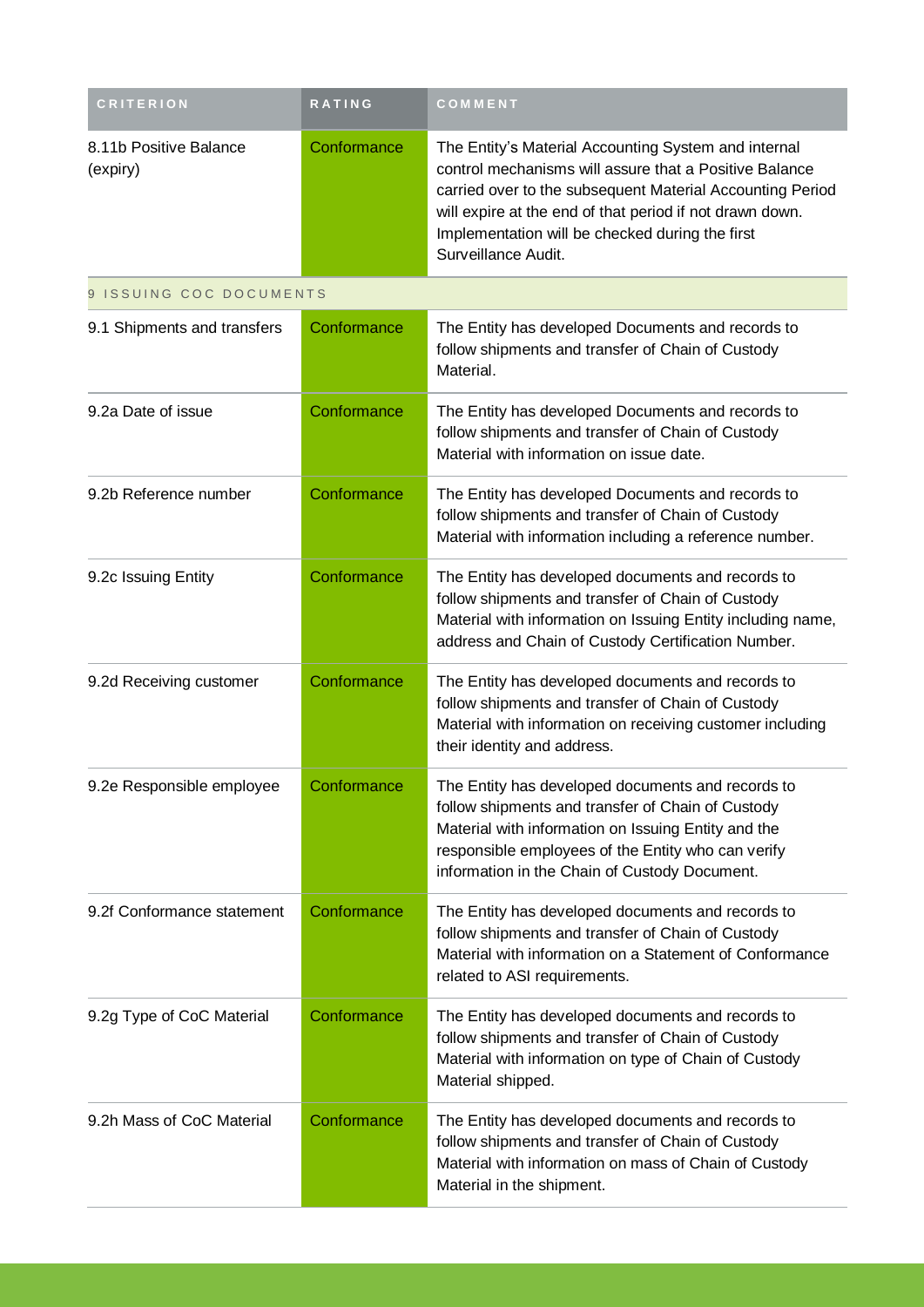| <b>CRITERION</b>                                        | RATING         | COMMENT                                                                                                                                                                                                                                                                                                               |
|---------------------------------------------------------|----------------|-----------------------------------------------------------------------------------------------------------------------------------------------------------------------------------------------------------------------------------------------------------------------------------------------------------------------|
| 9.2i Mass of total material                             | Conformance    | The Entity has developed documents and records to<br>follow shipments and transfer of Chain of Custody<br>Material with information on mass of total Material in the<br>shipment.                                                                                                                                     |
| 9.3a Sustainability Data<br>(optional)                  | Not Applicable | The Entity is not planning, at the time of the audit, to add<br>supplementary Sustainability Data information on Chain of<br>Custody documentation.                                                                                                                                                                   |
| 9.3b Sustainability Data<br>(passing on)                | Not Applicable | The Entity is not planning, at the time of the audit, to add<br>supplementary Sustainability Data information on Chain of<br>Custody documentation.                                                                                                                                                                   |
| 9.3c Post-Casthouse ASI<br><b>Certification status</b>  | Not Applicable | At the moment, the Entity template on Chain of Custody<br>Document is not including ASI Certification Status for the<br>ASI Performance Standard. This could be included at a<br>later stage if wanted.                                                                                                               |
| 9.4 Supplementary<br>Information (optional)             | Not Applicable | No Supplementary Information about the Entity or CoC<br>Material is planned to be included on Chain of Custody<br>Documents.                                                                                                                                                                                          |
| 9.5 Response to verification<br>requests                | Conformance    | The Entity has a system in place to respond to a request<br>for verification of information in the Chain of Custody<br>Documents issued. A dedicated email account, stated on<br>the Chain of Custody Documents issued, is established<br>for Stakeholders to contact the Entity and ask for relevant<br>information. |
| 9.6 Error management                                    | Conformance    | The Entity has developed an error management<br>procedure and practice. A close follow up of Chain of<br>Custody Material flow is established through meetings and<br>regular contact with suppliers and customer.                                                                                                    |
| 10 RECEIVING COC DOCUMENTS                              |                |                                                                                                                                                                                                                                                                                                                       |
| 10.1 Verify required<br>information included            | Conformance    | The Entity has a Management System Procedure and<br>established routines to regularly check the consistency of<br>the Chain of Custody Documents before recording<br>information in the Material Accounting System.                                                                                                   |
| 10.2 Verify consistency with<br>shipments               | Conformance    | The Entity has a Management System Procedure and<br>established routines to regularly check the consistency of<br>the Chain of Custody Documents before recording<br>information in the accounting system.                                                                                                            |
| 10.3 Verify supplier CoC<br><b>Certification status</b> | Conformance    | The Entity has a Management System Procedure and<br>established routines to regularly check the ASI website to<br>verify validity and scope of supplier's ASI Certification.                                                                                                                                          |
| 10.4 Error management                                   | Conformance    | The Entity has developed an error management<br>procedure and practice. A close follow up of Chain of                                                                                                                                                                                                                 |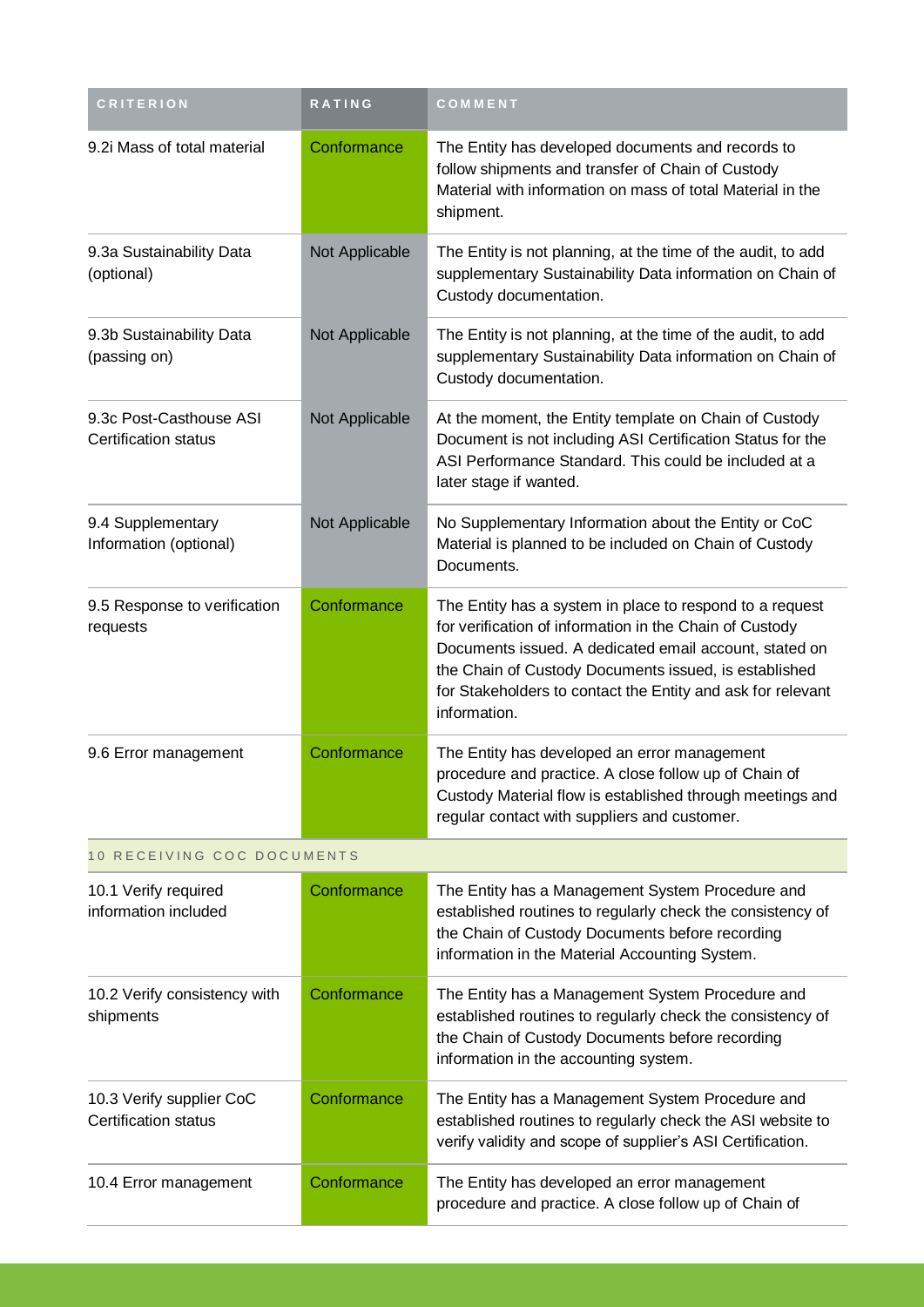| <b>CRITERION</b>                                             | RATING         | COMMENT                                                                                                    |
|--------------------------------------------------------------|----------------|------------------------------------------------------------------------------------------------------------|
|                                                              |                | Custody Material flow is established through meetings and<br>regular contact with suppliers and customers. |
| 11 MARKET CREDITS SYSTEM: ASI CREDITS                        |                |                                                                                                            |
| 11.1a Material Accounting<br>System - allocation             | Not Applicable | The Entity does not engage in ASI Market Credit System.                                                    |
| 11.1b Link to Casthouse<br>Products                          | Not Applicable | The Entity does not engage in ASI Market Credit System.                                                    |
| 11.1c No double counting                                     | Not Applicable | The Entity does not engage in ASI Market Credit System.                                                    |
| 11.1d No Positive Balance for<br><b>ASI Credits</b>          | Not Applicable | The Entity does not engage in ASI Market Credit System.                                                    |
| 11.2a Date of issue                                          | Not Applicable | The Entity does not engage in ASI Market Credit System.                                                    |
| 11.2b Reference number                                       | Not Applicable | The Entity does not engage in ASI Market Credit System.                                                    |
| 11.2c Issuing Entity                                         | Not Applicable | The Entity does not engage in ASI Market Credit System.                                                    |
| 11.2d Receiving Entity                                       | Not Applicable | The Entity does not engage in ASI Market Credit System.                                                    |
| 11.2e Conformance<br>statement                               | Not Applicable | The Entity does not engage in ASI Market Credit System.                                                    |
| 11.2f ASI Credits statement                                  | Not Applicable | The Entity does not engage in ASI Market Credit System.                                                    |
| 11.2g Quantity                                               | Not Applicable | The Entity does not engage in ASI Market Credit System.                                                    |
| 11.3a CoC Certification<br>Scope - purchasing ASI<br>Credits | Not Applicable | The Entity does not engage in ASI Market Credit System.                                                    |
| 11.3b Material Accounting<br>System - purchasing             | Not Applicable | The Entity does not engage in ASI Market Credit System.                                                    |
| 11.3c Expiry                                                 | Not Applicable | The Entity does not engage in ASI Market Credit System.                                                    |
| 11.3d No re-trading                                          | Not Applicable | The Entity does not engage in ASI Market Credit System.                                                    |
| 11.3e No allocation to<br>physical products                  | Not Applicable | The Entity does not engage in ASI Market Credit System.                                                    |
| 11.3f Verify supplier CoC<br><b>Certification status</b>     | Not Applicable | The Entity does not engage in ASI Market Credit System.                                                    |
| 11.3g Five years maximum<br>for ASI Credits purchasing       | Not Applicable | The Entity does not engage in ASI Market Credit System.                                                    |
| 12 CLAIMS AND COMMUNICATIONS                                 |                |                                                                                                            |